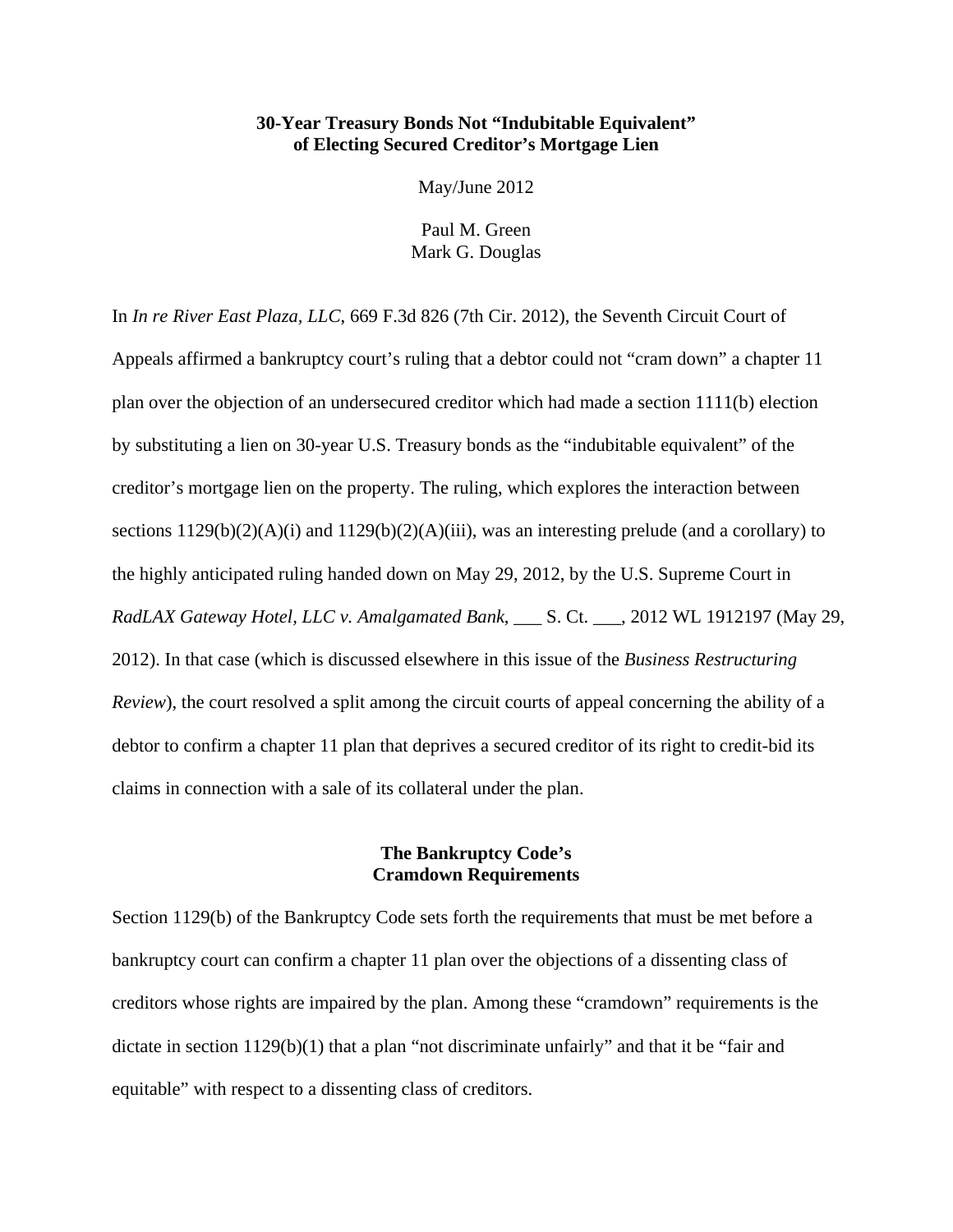Section 1129(b)(2) addresses the "fair and equitable" requirement for different types of claims. Section  $1129(b)(2)(A)$  provides three alternative ways to achieve confirmation over the objection of a dissenting class of *secured* claims: (i) the secured claimants' retention of their liens and receipt of deferred cash payments equal to at least the value, as of the plan effective date, of their secured claims; (ii) the sale, "subject to section  $363(k)$ ," of the collateral free and clear of all liens, with attachment of the liens to the proceeds and treatment of the liens on proceeds under option (i) or (iii); or (iii) the realization by the secured creditors of the "indubitable equivalent" of their claims.

Section 363(k) of the Bankruptcy Code establishes the right of secured creditors to "credit-bid" by providing that when a debtor sells any property secured by a valid lien, unless the court orders otherwise "for cause" and, if the holder of the secured claim purchases the property, "such holder may offset such claim against the purchase price of the property."

#### **The Section 1111(b) Election**

Section 1111(b)(1) of the Bankruptcy Code provides that a nonrecourse secured claim shall be treated as a recourse claim (meaning that such a claim will be bifurcated into a secured claim to the extent of the value of the collateral and an unsecured claim for the deficiency), *unless* the class of secured creditors, including the claim, elects under section 1111(b) to have the entire claim treated as secured. However, the election is not available if the collateral is sold under section 363 of the Bankruptcy Code or under a chapter 11 plan. In the event of an election under section 1111(b), a claim in an electing class would be fully secured, but the present value of distributions under a chapter 11 plan provided to the holder of the claim need be no greater than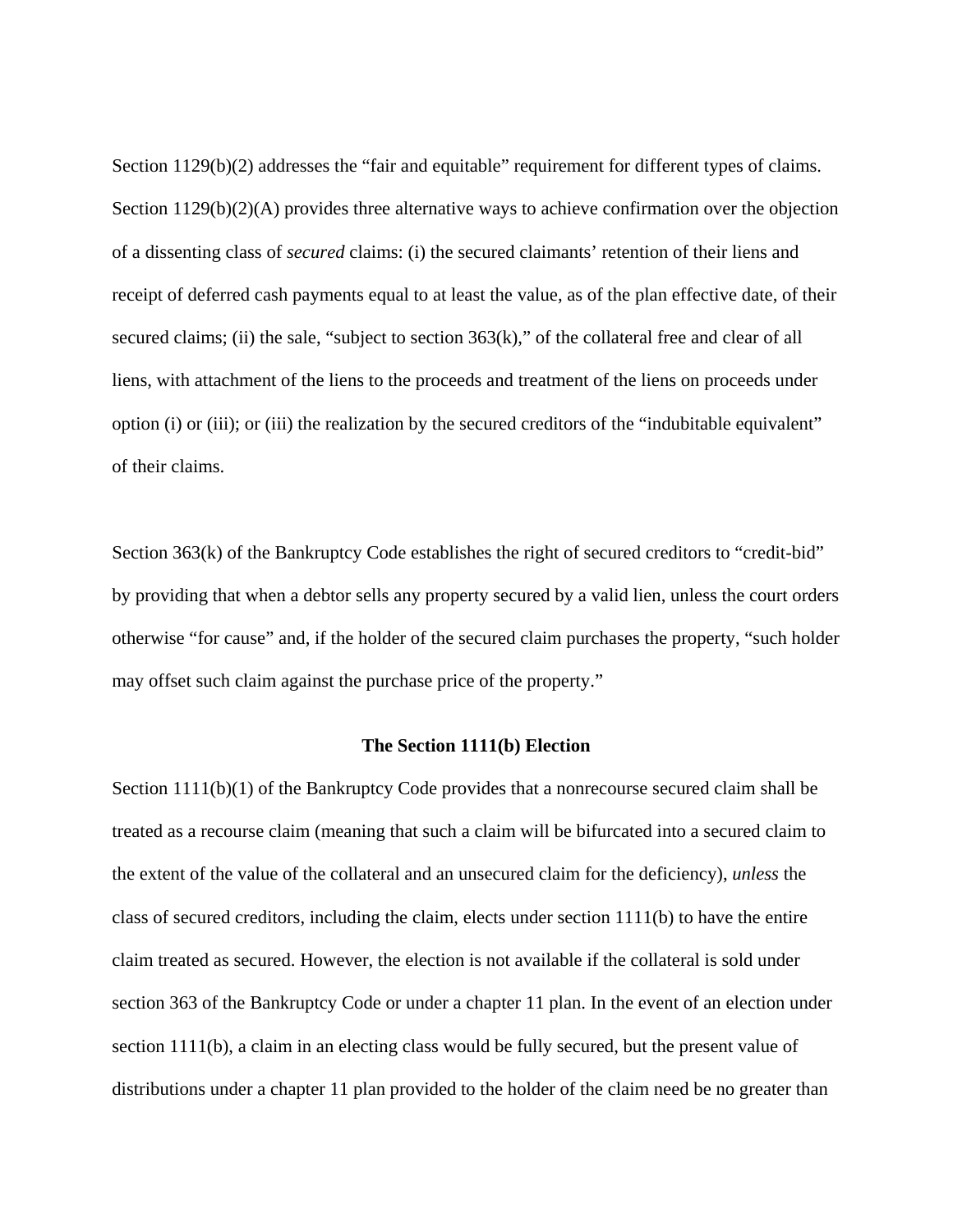the value of the collateral (e.g., a secured note bearing a rate of interest below the prevailing market rate).

Section 1111(b) is intended to protect a secured creditor against the possibility that the debtor can realize a windfall if collateral is assigned a low value (due to depressed market conditions or valuation error) and the creditor's secured claim is stripped down to the depressed value of its security interest. The exception for collateral that is sold is premised upon the idea that protection against low valuation is not necessary when the market determines the value of the collateral.

# *River East Plaza*

"Indubitable equivalent" is not defined by the Bankruptcy Code, and the meaning of the term as it is used in section 1129(b)(2)(A)(iii) has been left to the courts to determine. In *River East Plaza*, the Seventh Circuit weighed in on this issue in connection with a chapter 11 plan proposing to substitute another form of collateral for the real-property collateral of a creditor that had made a section 1111(b) election.

River East Plaza, LLC ("River East"), owned a building in Chicago valued at \$13.5 million. The property acted as security for a loan from LNV Corporation ("LNV") in the amount of \$38.3 million. River East defaulted on the loan early in 2009. LNV commenced foreclosure proceedings, but River East filed for chapter 11 protection as a single-asset real-estate debtor in Illinois hours before the foreclosure sale was to occur.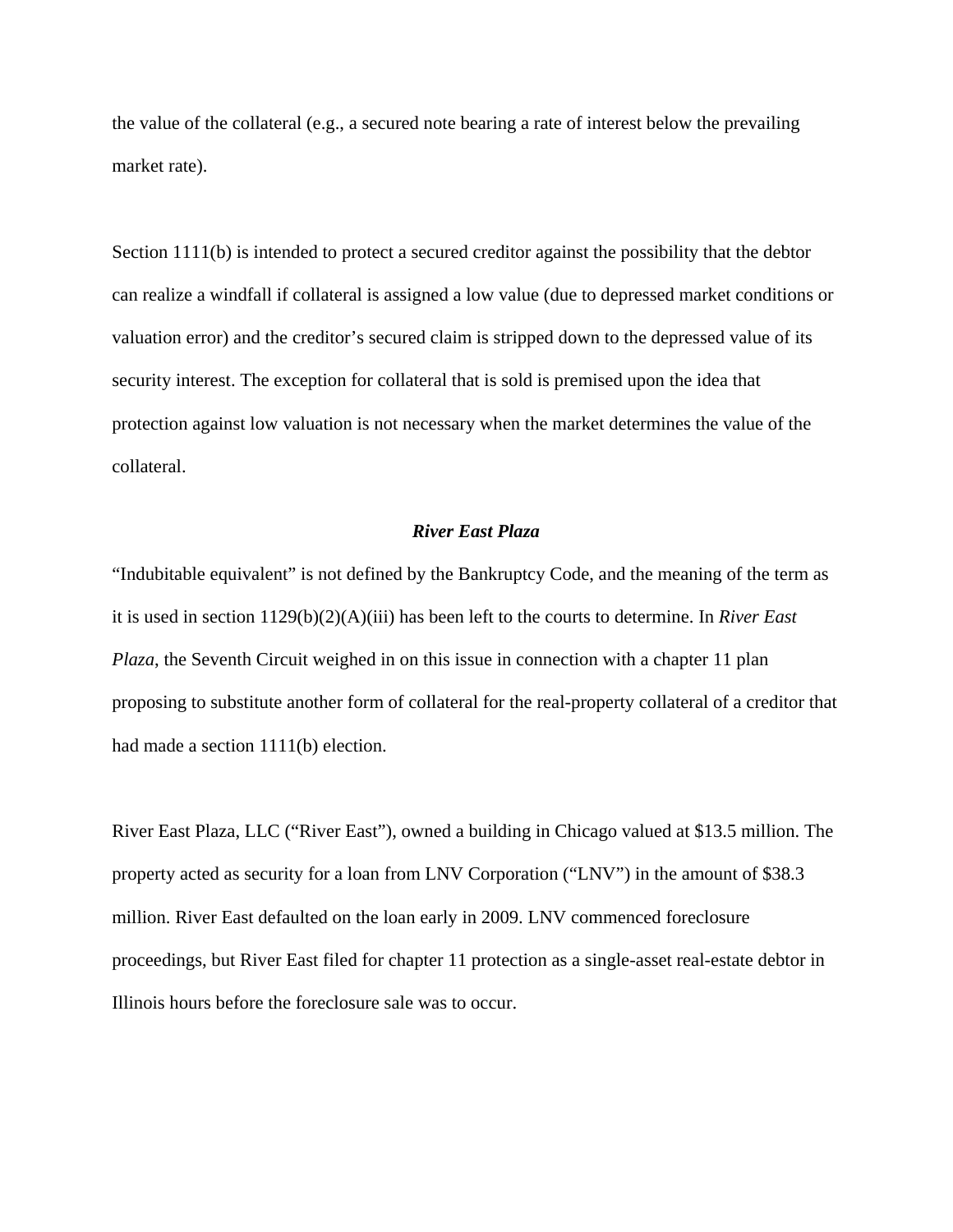The bankruptcy court denied confirmation of River East's initial chapter 11 plan after LNV elected to have its claims treated as fully secured under section 1111(b). In its second proposed chapter 11 plan, River East sought to satisfy the "fair and equitable" requirement for "cramdown" confirmation by substituting 30-year U.S. Treasury bonds with a face value of \$13.5 million for LNV's existing collateral. According to River East, because (at the then prevailing rate of interest) the value of the bonds would grow in 30 years to equal \$38.3 million—the full f ace value of LNV's claim—the bonds represented the "indubitable equivalent" of LNV's secured claim within the meaning of section  $1129(b)(2)(A)(iii)$ .

The bankruptcy court disagreed, stating "flatly" that an electing secured creditor cannot be forced to accept substitute collateral. It accordingly denied confirmation of River East's second plan. The court later refused to consider a third plan proposed by River East that would have allowed LNV to retain its lien on the building, ruling that the automatic stay should be vacated pursuant to section 362(d)(3)(A) (imposing a 90-day drop-dead date, albeit subject to extension, for the stay in single-asset real-estate cases) to allow foreclosure to proceed and dismissing the bankruptcy case. The bankruptcy court certified a direct appeal of its rulings to the Seventh Circuit, which stayed the sale pending resolution of the appeal.

#### **The Seventh Circuit's Ruling**

A three-judge panel of the Seventh Circuit affirmed. "Substituted collateral that is more valuable and no more volatile than a creditor's current collateral," the court wrote, "would be the indubitable equivalent of that current collateral even in the case of an undersecured debt." However, the court noted, such was not the case here, and moreover, "no rational debtor would propose such a substitution, because it would be making a gift to the secured creditor."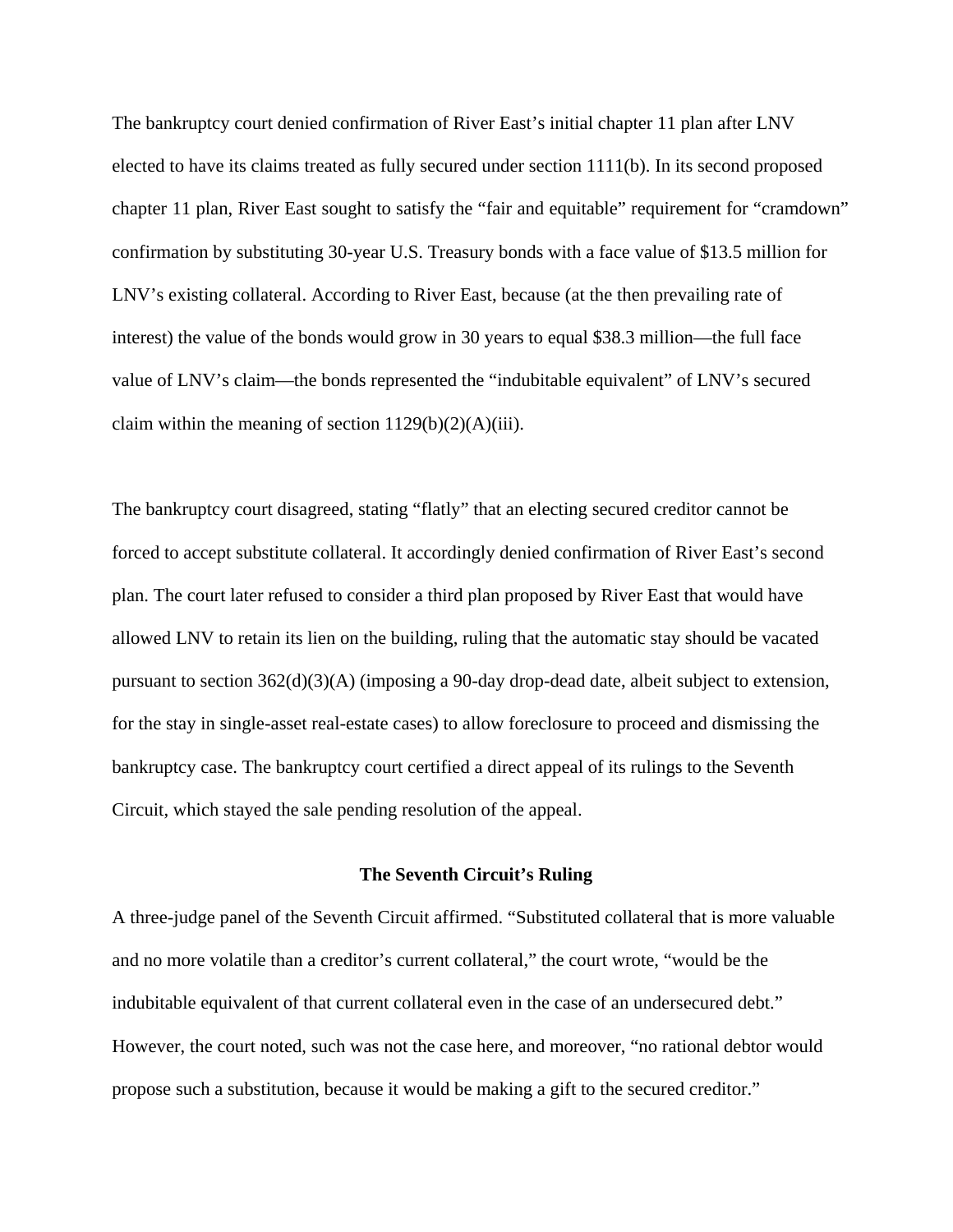According to the Seventh Circuit, the 30-year U.S. Treasury bonds were not the indubitable equivalent of the building within the meaning of section  $1129(b)(2)(A)(iii)$  because: (i) the bonds carried a different "risk profile"; and (ii) they impermissibly stretched out the time period over which LNV would be paid. The risk profile of the bonds was different, the court explained, because although Treasury bonds carry little default risk, long-term Treasury bonds carry "substantial inflation risk, which might or might not be fully impounded in the current interest rates on the bonds." In addition, the Seventh Circuit emphasized, River East might default under the plan in a relatively short time period, allowing LNV potentially to realize increased value by foreclosing upon and selling the building. However, the court explained, the value of the Treasury bonds could not be realized for quite some time, regardless of how soon River East defaulted, and would likely be lower at that time due to inflation and/or rising interest rates.

According to the Seventh Circuit, the substitution of the bond collateral was impermissible, but not only because it demonstrated that the bonds were something other than the indubitable equivalent of the building: such an approach would also improperly conflate cramdown under section  $1129(b)(2)(A)(iii)$  with cramdown under section  $1129(b)(2)(A)(i)$ . Under the latter, the court explained, cramdown confirmation is possible if a secured creditor retains its lien on collateral, but the maturity of the debt is extended. River East could not both extend the maturity date (by substituting 30-year bonds) under subsection (i) and substitute collateral as an "indubitable equivalent" under subsection (iii). "By proposing to substitute collateral with a different risk profile, in addition to stretching out loan payments," the Seventh Circuit wrote,